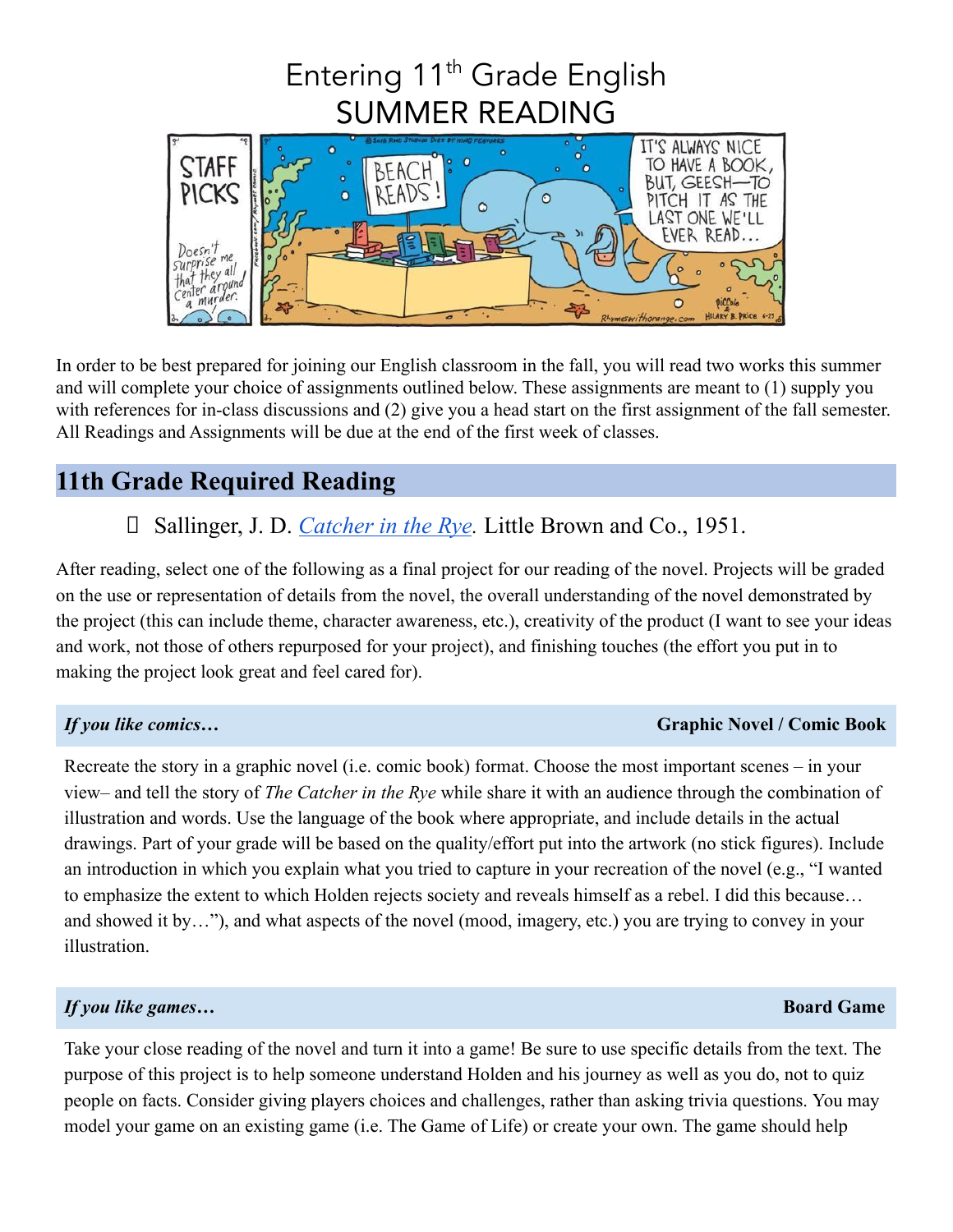others learn in an innovative way and think about Holden's struggles. You must include all pieces and instructions in order for the game to be played effectively.

#### *If you like arts & crafts…* **Holden's Scrapbook**

Create a scrapbook of memorabilia that Holden might have collected or come across during the novel. All artifacts must be captioned with where he got it, its significance to him, and the page you found it on from the novel. Think of the images that keep recurring in the novel, the places to which Holden travels, and anything he collects. Be thoughtful in the choice of memorabilia for your scrapbook. Each item should be accompanied by at least a paragraph (3-5 sentences) using text evidence to explain its significance. This project will be assessed based on the amount of memorabilia collected (at least ten items) and the quality/effort put into making the scrapbook.

### *If you like media…* **Instagram**

Create an Instagram account for Holden Caulfield. Your project should include at least twenty posts that relate in some way to one of the major themes of the novel. For each of your posts, you must include a caption with a description of the image and its connection to the theme, how it ties to the text, and the page numbers of the novel that it connects to. Think of a creative and appropriate username for Holden, as well as a quote for his profile that he might pick if he were the creator of it. Your profile must mention that this is a school project in connection with *Catcher in the Rye*, due to the numerous fake accounts that exist on social media. You must also make the account public so that I can access it. Please check out my example account (although it is for another book): @i forgot my real name. You can also avoid doing this online and make an Instagram replica specifically on poster board; for this, make sure you examine an actual instagram account and include all of the details necessary.

### *If you like psychology…* **Diagnose Holden**

Throughout *Catcher in the Rye*, Holden's actions and behavior match that of psychological disorders. Most mental illnesses such as bipolar disorder, depression, or PTSD are usually the body's response to stress or trauma. Research a specific psychological disorder that you believe Holden may have been suffering from in the novel. Your paper must diagnose Holden, discuss the following questions, and must include sources and a works cited page. This must be three pages in length, double-spaced, 12 pt Times New Roman.

- What illness are you researching?
- What is the definition of the disorder? What might be physical/noticeable characteristics of this disorder?
- What are potential risk factors that may lead to this illness "causes" of the illness? Are there certain "types" of people who are prone to this illness; if so, why?
- What are prevention suggestions and strategies pertaining to this illness? (*Hint:* Look at risk factors/causes, can you prevent the severity of the disorder, etc.)
- What are the common warning signs/symptoms that may lead you to believe someone may be suffering from this disorder?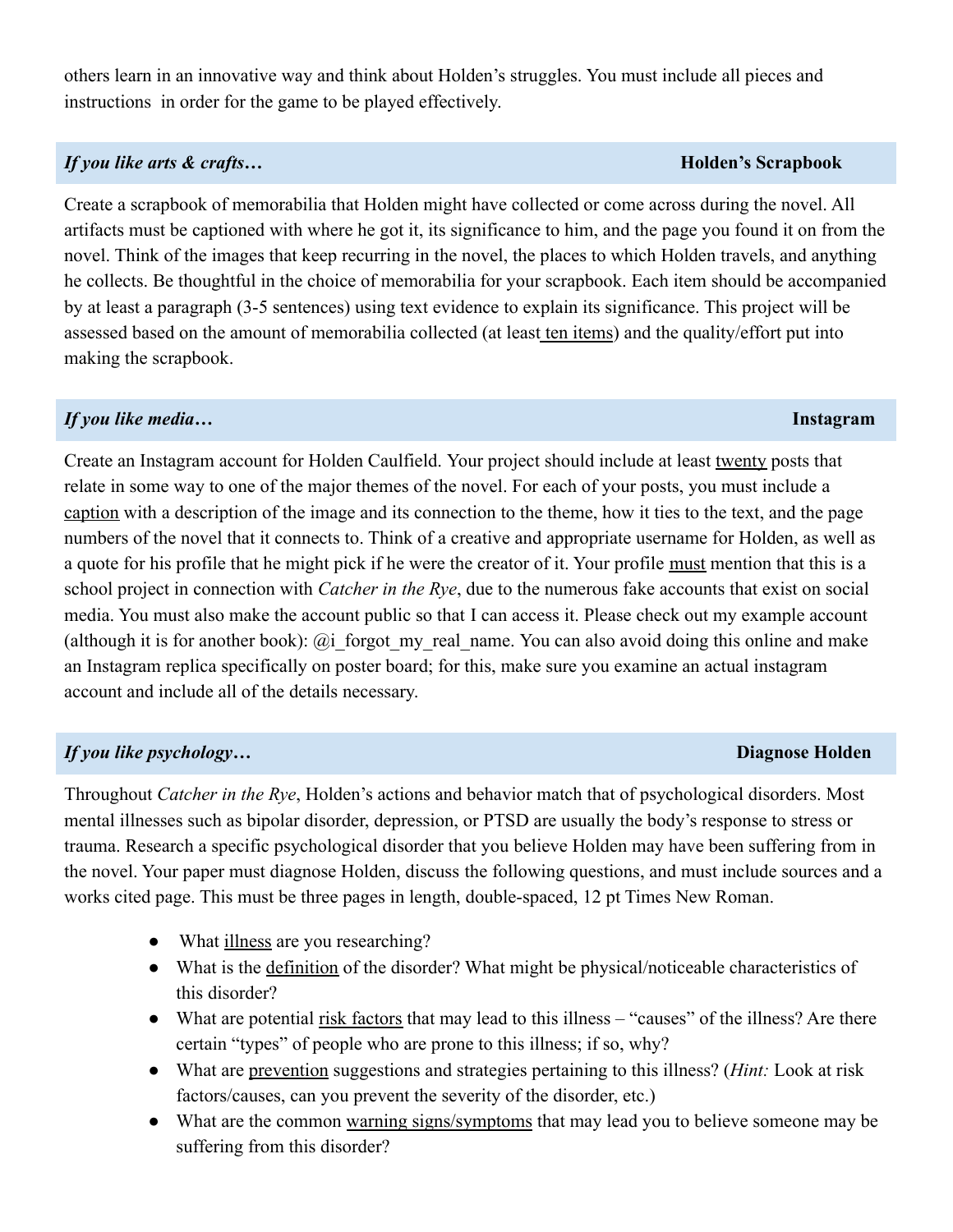- How is this illness specifically treated (medication name, symptoms treated, etc.)? Is it effective? Is the condition curable?
- What is the science behind this illness? What does the research say about the physiology or the psychology of this disorder – what's going on inside the body to cause this?
- How can someone who is suffering from this disorder get help?
- List at least 5 statistics pertaining to this illness. (National, state, city, school, etc., how many people this illness affects, teenage stats vs. adult stats, men vs. women, differences between races, etc.)
- What are common myths and the respective facts pertaining to this disorder?
- Any other important or interesting facts?
- Connect it to Holden. What textual evidence suggests that Holden has this condition? What is your proof?

#### *If you like creative writing…* **Holden: 10 Years Later**

Write a piece of short fiction in which you join Holden's life ten years after the story ends. Try, as best you can, to replicate Holden's unique voice. You must write in the same style that *The Catcher in the Rye* is written in, meaning that you must write in stream of consciousness. Use what you know of Holden from the novel along with his state of mind throughout the book to guide your prediction. This must be five pages in length, double-spaced, 12 pt Times New Roman.

#### *If you like criminology…* **The Tool of Madmen**

Mini-research paper: John Hinckley, who attempted an assassination of Ronald Reagan in 1981, and Mark David Chapman, who murdered John Lennon in 1980, both brought *The Catcher in the Rye* into the national spotlight. Hinckley told the court that his defense could be found in the novel's pages, while Chapman has asked Lennon to sign his copy of the book earlier in the same day he killed him. Find what you can about both of these instances – how was *The Catcher in the Rye* involved in each? Do a close reading of the text and try to find the evidence in the pages that Hinckley referred to and that might have inspired Chapman. This must be three pages in length, double-spaced, 12 pt Times New Roman.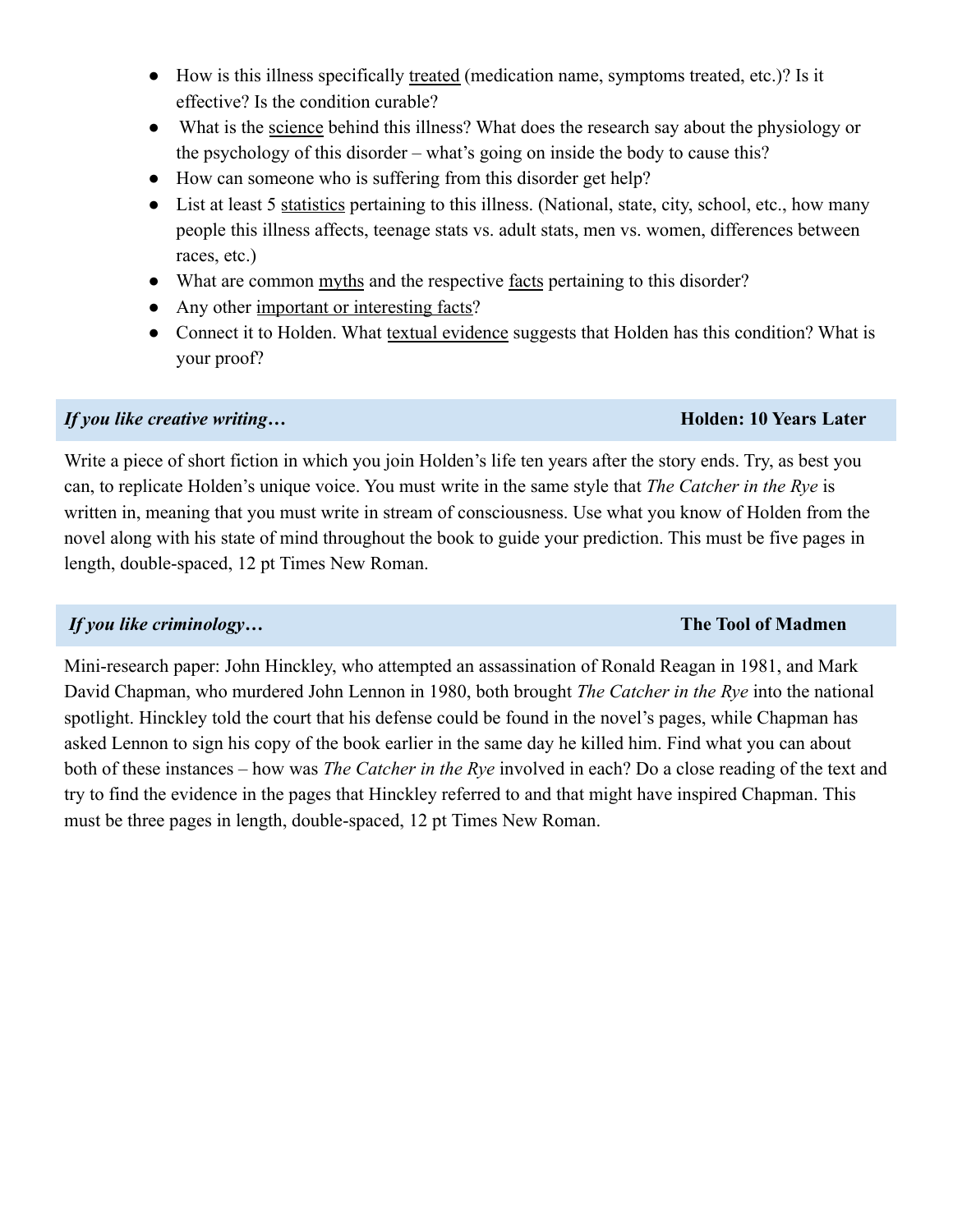# **11th Grade Choice Reading**

You may choose **one** of the following books and complete a book report as detailed below.

## **Book Report Structure -**

2-3 pages in length, MLA Format (times new roman, 12 point font, double spaced)

#### **● INTRODUCTION**

- First sentence: Name of book, type of book (historical novel, biography, etc.), author
- Second sentence: number of pages, main subject, main character's name
- Third sentence: Describe the setting and theme (this is often easier to write after you've written the rest of the report)
- **PARAGRAPH 2:** PLOT
	- $\circ$  At the opening of the book, what is happening? (1-2 sentences) \
	- What trials does the main character face throughout the book? (3-4 sentences)
	- What is the climax of the book? (1 sentence)
	- How does the book resolve? (1 sentence)
- **PARAGRAPH 3**: THEME: WHAT IS THE NATURE OF THE STRUGGLE THAT THE CHARACTER IS FACING?
	- Point 1: what is the character like in the beginning? List one specific thing that happened that shows you this.
	- Point 2: What effect do the challenges that the main character face have on that character? List three specific events and their effects.
	- Point 3: How does the main conflict in the book change the character? What does this tell you about the theme that the author is trying to convey?
- **PARAGRAPH 4:** CONCLUSION
	- What did you like about the book?
	- Restate the theme and how it is resolved.
	- What makes the book special (or not special)?
	- Who would you recommend this book to and why?

### **BOOK CHOICES**

#### Choose one book you have not read before.

### Nonfiction

- 1. *They Called Us Enemy* by George Takei (Graphic Novel)
- 2. *The Freedom Writers Diary* by Erin Grewell
- 3. *The Men We Reaped* by Jesmyn Ward
- 4. *West With The Night* by Beryl Markham

### Teenage Protagonist

- 5. *The Power of One* by Bryce Courtenay
- 6. *The Namesake* by Jhumpa Lahiri
- 7. *Speak* by Laurie Halse Anderson
- 8. *Over the Water* by Casey Maude